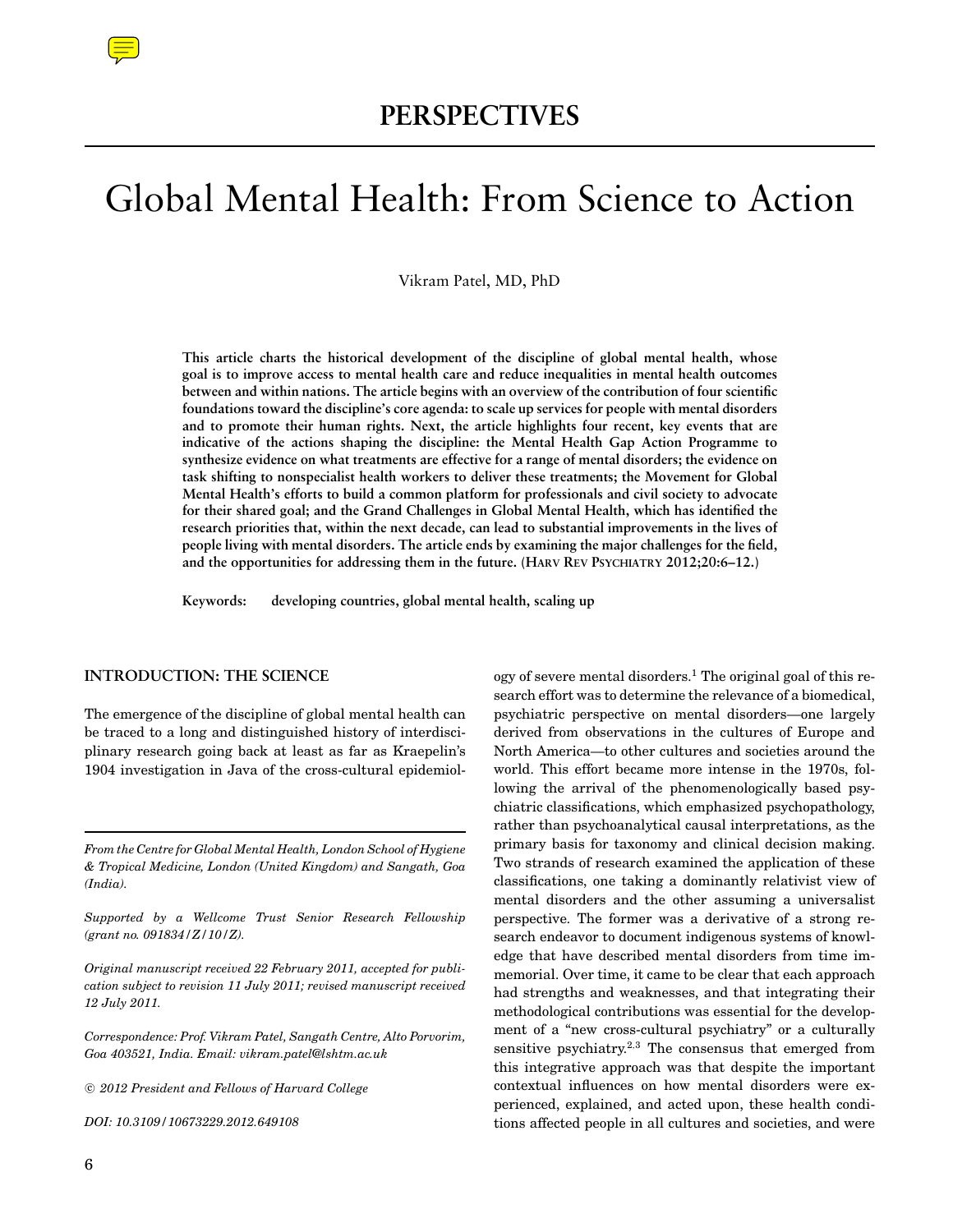neither a figment of the "Western" imagination nor a colonial export.

Having established that mental disorders were "real" causes of human suffering, four major contributions played critically important roles in consolidating the evidence that forms the foundation of the discipline of global mental health.4 First was the evidence demonstrating the strong associations between mental disorders and social disadvantage, especially poverty, violence, gender disadvantage, and conflicts and disasters. This evidence was first synthesized in a 1995 report, *World Mental Health*. <sup>5</sup> The evidence base was updated in 2009 for the Commission for Social Determinants in Health $^6$  of the World Health Organization (WHO) and in 2010 by a systematic review on poverty and common mental disorders.7 Second was the development of the DALY (disability-adjusted life year), a metric that reflects the contribution of a disorder or disease to disability and mortality, and the large and growing body of cross-national epidemiological research that revealed the staggering impact of mental disorders. These contributions demonstrated that mental disorders—notably, conditions such as depression, alcohol use, and schizophrenia—were leading causes of the global burden of disease and that this burden resulted from their high prevalence, chronic or relapsing course, onset early in life, and impact on disability and, to a lesser extent, mortality.<sup>8</sup> A related body of evidence demonstrated the intimate interrelationships between physical health problems and mental disorders, each fueling the other and producing worse outcomes for both, leading to the slogan "no health without mental health."9 Third was the body of evidence, much of it published in the past decade, demonstrating the efficacy and costeffectiveness of a range of pharmacological and psychosocial treatments for mental disorders in low- and middleincome countries (LAMICs).10 Fourth and last was the evidence demonstrating the systematic denial and abuse of the basic right to a life with dignity for people with mental disorders worldwide—in particular, those living with psychoses or mental disabilities, whether residing in hospitals or living in their own communities.<sup>11</sup>*,*<sup>12</sup> This prompted Kleinman, an icon of global mental health, to declare this last situation as a "failure of humanity."<sup>13</sup>

Despite this robust evidence base, the reality for most people affected by mental disorders has been an uncaring health system that does little to respond to their needs, leading to estimates that up to three of four affected persons in LAMICs do not receive the treatments known to work.14 In sub-Saharan Africa this "treatment gap" can exceed 90%, even for schizophrenia and other psychoses, the most severe and disabling of mental disorders.15 This gap is hardly surprising, given that LAMICs command less than  $20\%$  of global mental health resources.<sup>16</sup> This evidence was the basis for the *Lancet* series on global mental health, a

series of six articles published in September 2007, which sought to focus the global health spotlight on mental disorders. The *Lancet*, the leading journal for global health, had been championing neglected and priority global health issues for several years through various series of articles. These series, typically organized by global experts in the field, have provided space for synthesizing evidence from diverse sources and an opportunity to use this evidence to call for appropriate, responsive action. The *Lancet*'s series on global mental health was pivotal in the development of the discipline.

That series was led by three editors (two academics from London-based institutions, including the author of this article, and one from the WHO), with robust support from the *Lancet*'s editor-in-chief and an interdisciplinary, global academic advisory board. The series focused squarely on the needs and resources for addressing mental disorders (not "mental health" in its broadest sense) in LAMICs. Five articles documented the burden and impact of mental disorders, the evidence on the effective treatments for mental disorders, the unmet needs for evidence-based care in LAMICs, the grave shortages and iniquitous distribution of global mental health resources, and the barriers to scaling up services for mental disorders.9*,*10*,*16−<sup>19</sup> Based on this evidence, the series' last article was a call to action to scale up the coverage of services for people with mental disorders.20 The authors recommended that this scaling-up process needed to be informed by two principles: scientific evidence on costeffective treatments and a respect for the human rights of people affected by mental disorders. The authors also called for greater investments in building the research evidence to guide this scaling-up process.

I will now briefly review four recent events that have galvanized the discipline of global mental health and that illustrate the variety of actions needed for the discipline to flourish and, one hopes, to achieve its ambitious goals: synthesizing the global evidence on what treatments should be scaled up through primary care; building the evidence base on how these treatments should be delivered in resourceconstrained settings; establishing a social movement to mobilize resources and political will; and setting the priority agenda for research. In the final section, I will consider three key barriers that the field will need to address in the years ahead and strategies on how that might be done.

## **THE ACTIONS**

#### **Synthesizing Evidence on What Should Be Scaled Up: mhGAP**

The Mental Health Gap Action Programme (mhGAP) is the WHO's flagship program on mental health. It was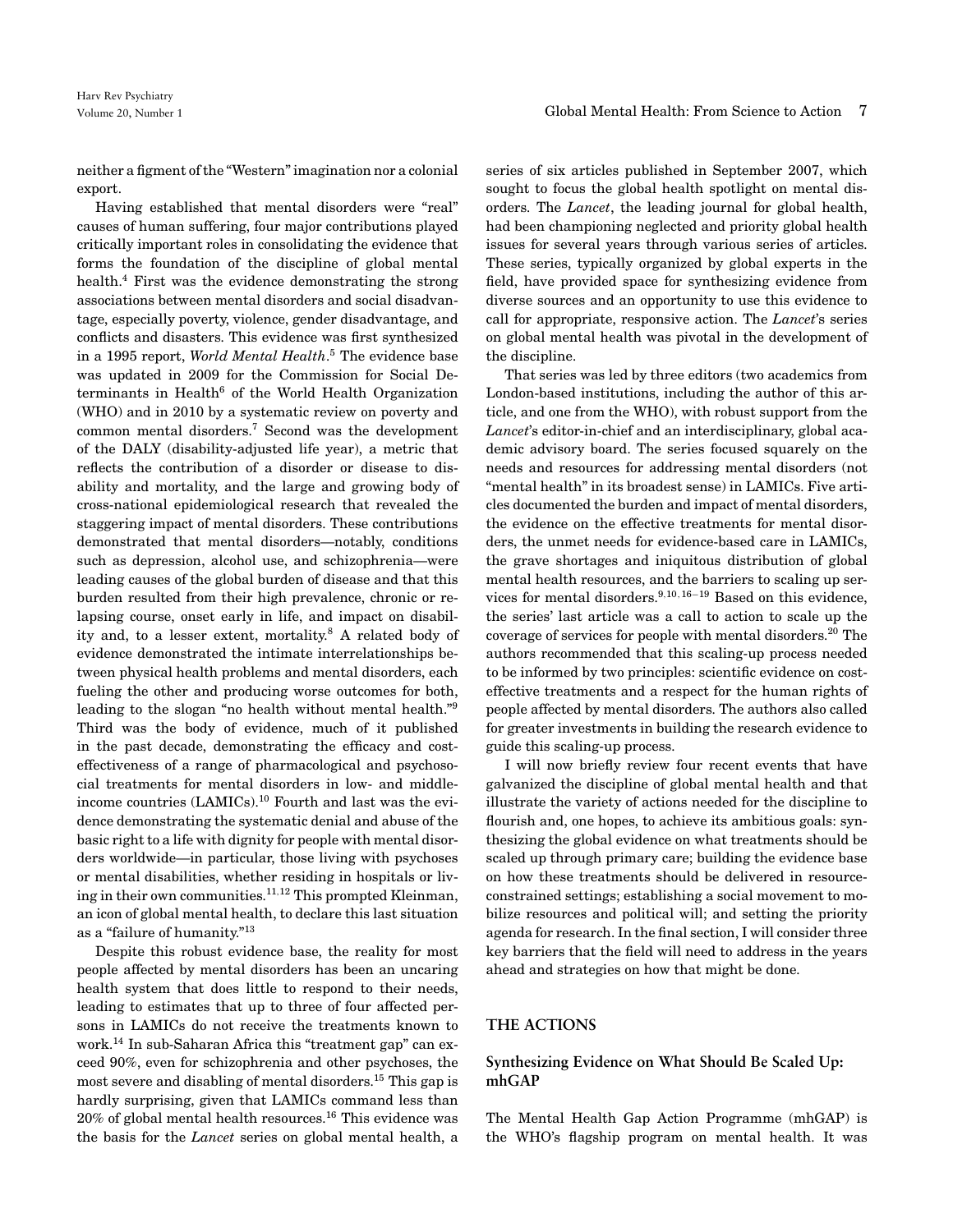launched in 2008 with the mandate of producing evidencebased guidelines for managing mental, neurological, and substance use disorders by nonspecialist health workers in routine health care settings. Eight groups of "priority conditions" were identified using an established set of criteria, including burden and impact. These conditions were depression, schizophrenia, and other psychotic disorders (including bipolar disorder); suicide prevention; epilepsy; dementia; disorders due to use of alcohol and illicit drugs; and mental disorders in children. A two-year process—led by a core team in WHO, supported by an international Guidelines Development Group—produced guidelines using the Grading of Recommendations Assessment, Development and Evaluation (GRADE) methodology.<sup>21</sup> The guidelines were packaged together as a 100-page manual; $^{22}$ the *mhGAP–Intervention Guide* (mhGAP-IG) was launched in October 2010 by the WHO director-general. These guidelines are a uniquely valuable resource in global mental health, as they serve to address the central question faced by global health practitioners: what can be done in routine health care, by nonspecialist health workers, to treat mental disorders. Moreover, in addressing a range of health conditions that have shared primary origins in the brain, the guidelines also break down the traditional biomedical walls separating neurology, psychiatry, and addiction. These divisions of health care, which emanate from top-down, expensive health systems, are neither affordable nor practical for most populations globally. The guidelines also cover all aspects of care, from specific pharmacological, psychological, and social interventions, to general principles of care, including those related to autonomy and dignity. The mhGAP provides a robust foundation for scaling up by answering the key question of *what* should be scaled up. Now, the primary research challenge is addressing the *how* question—that is, how these treatments can be scaled up. The mhGAP-IG is currently being evaluated in Ethiopia, Jordan, Nigeria, and Panama as part of mhGAP implementation. Concurrently, the United Kingdom's Department for International Development has funded the Programme for Improving Mental Health Care (PRIME), a six-year research consortium led by the University of Cape Town, to adapt and evaluate the mhGAP-IG in primary health care settings in Ethiopia, India, Nepal, South Africa, and Uganda.

## **Building Evidence on How Scaling Up Can Be Achieved Through Task Shifting**

Only recently has it come to be accepted that the scope of "translational medicine" extends beyond its traditional focus on translating basic science discoveries into "products" with a potential to improve health, and that it requires, in addition, translating the knowledge of efficacious treat-

ments into improved clinical practice and, ultimately, into improved health outcomes in entire populations. This process of translation will potentially encounter at least three roadblocks: between basic science and "first in man" studies; between efficacy and effectiveness trials; and between the formulation of clinical guidelines and the delivery in routine clinical practice.23 Implementation research is often considered to be concerned with the second and, in particular, the third of these roadblocks. The roadblocks lie on the path between knowing what works (as synthesized in the mhGAP-IG) and how it will be delivered "to scale"—that is, to entire populations. The single largest barrier to scaling up efficacious treatments for mental disorders is the enormous scarcity and inequality in the distribution of skilled human resources in low-resource settings.<sup>16</sup> In simple numerical terms, one need only compare the number of psychiatrists in the United States (estimated as 50,000 for a population of roughly 300 million) with the number in India (estimated as 4000 for a population of well over a billion) to provide a vivid illustration of this iniquity. This vast disparity in relative numbers hides equally massive within-country disparities since the majority of psychiatrists in India work in urban areas, where only a minority of the population lives.

To close the treatment gap, mental health care must therefore be delegated to nonspecialist health workers who are trained to deliver interventions for specific mental disorders. Task shifting, which refers to the strategy of rational redistribution of tasks among health workforce teams, has become a popular method for addressing shortages of specialist health resources. When appropriate, highly qualified health workers share specific tasks with health workers having less training and fewer qualifications in order to make more efficient use of the available human resources. It is not surprising, then, that the leading research questions emerging from a priority-setting exercise (in the context of scaling up) were to develop and evaluate mental health interventions for delivery by nonspecialist health workers and to determine how such task-shifted interventions could be integrated within routine health care delivery systems.24 It is heartening to observe that several leading research funders have redoubled their commitment to supporting such implementation research to reduce the treatment gap. An excellent example of such a commitment is the recent National Institute of Mental Health (U.S.) initiative to support the establishment of "hubs" to promote research to reduce the treatment gap in LAMICs.

The evidence base for task shifting in mental health care in LAMICs, though comparatively young, is growing and is consistent in its findings. We now know that lay people or community health workers can be trained to deliver psychological and psychosocial interventions for people with depressive and anxiety disorders, schizophrenia, and dementia in a diverse range of LAMICs.25−29*,*<sup>30</sup> A critical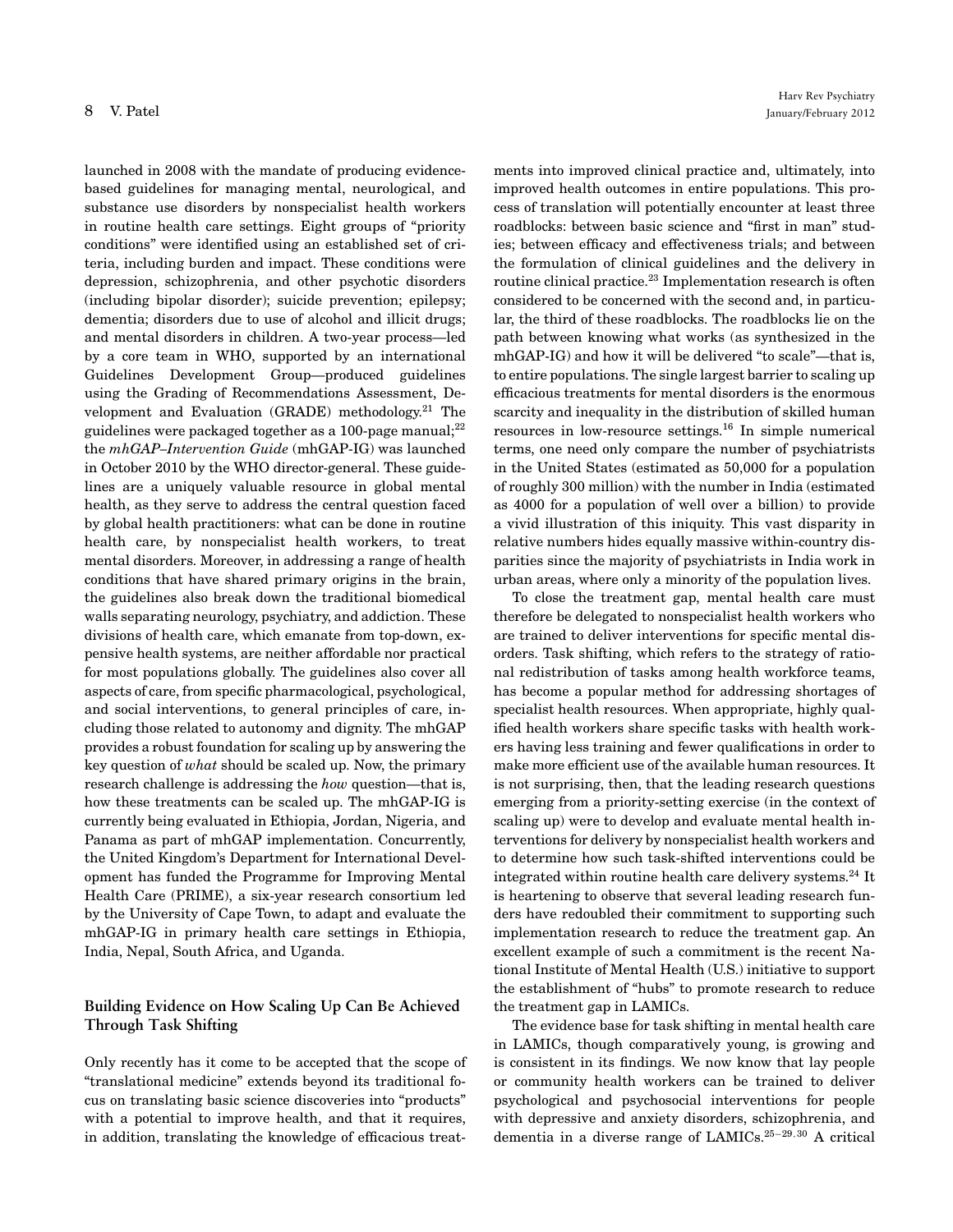element of these task-shifting interventions—and a significant departure from earlier efforts to improve primary mental health care—is that the role of mental health specialists extends well beyond the training phase; they provide continuing supervision, quality assurance, and support to the nonspecialist health workers.<sup>31</sup> This model is thus similar to "collaborative" models of care, which are the most effective delivery systems for depression management in primary care in developed countries.<sup>32</sup> It may well be more appropriate to refer to such collaborative models of care as "task sharing" rather than "task shifting." The most recent investigation of task sharing is the MANAS trial. That trial—the largest trial in psychiatry in LAMICs—demonstrated the effectiveness of trained lay counselors in improving recovery rates in patients with anxiety or depressive disorders at primary health care centers.<sup>33</sup> By demonstrating the role of lay people in providing mental health care, trials like MANAS throw open the door of opportunity for task sharing to virtually anyone in the population.

# **Building a Coalition for Mental Health: The Movement for Global Mental Health**

The Movement for Global Mental Health (Movement), launched in October 2008, is a coalition of individuals and institutions committed to collective actions that aim both to close the treatment gap for people living with mental disorders worldwide and to promote their human rights—focusing on those populations with the largest gaps.34 A key goal is to provide the diverse range of parties involved—mental health professionals of all dispositions, civil society activists, global health advocates, and people affected by mental disorders—an opportunity to cast aside their differences, to stand shoulder to shoulder, and to advocate for a shared cause. Since its inception, the Movement has grown to over 1700 individual and 94 institutional members (as of 10 July 2011) from over 100 countries around the world, with strong participation of women, people from LAMICs, and people affected by mental disorders. The Movement seeks to build a coalition whose diverse members not only share a common goal but can use the Movement both to support their own activities and to strengthen the Movement itself. The website (www.globalmentalhealth.org) plays a central role as a "virtual headquarters." Any individual and any institution that share these goals can become a member through the site, which also includes a wide range of resources submitted by members for sharing, such as packages of care, human rights stories, and advocacy articles. In early 2009, a profile of the Movement was added to the social-networking site Facebook, expanding the Movement's online presence. In 2010, the Movement decided that it needed a voluntary

secretariat to facilitate its growth; through a participatory process, the Centre for International Mental Health of the University of Melbourne was selected as the secretariat for the first three-year term (2011–14). Major examples of the Movement's activities include hosting biennial summits as a platform for members to meet face-to-face and to share their experiences and initiate new collaborations (the second summit took place in Cape Town in October 2011); developing a Capacity Building Atlas for Global Mental Health (http://www.globalmentalhealth.org/cb atlas.html), which provides information on relevant training programs; partnering with the *Lancet*, an institutional member of the Movement, to prepare and launch the series of six articles on global mental health published in October 2011;<sup>35</sup> and partnering with the World Federation for Mental Health, another institutional partner, in support of its Great Push for Mental Health global campaign.<sup>36</sup>

# **Addressing the "Grand Challenges in Global Mental Health"**

A "grand challenge" in the context of global health is a specific barrier that, if addressed, would help to improve the lives of those affected by a health problem. The goal of identifying these challenges is to develop interventions that, if successfully implemented, would have a high likelihood of feasibility for scaling up and having a significant impact. The Grand Challenges in Global Mental Health Initiative (www.grandchallengesgmh.nimh.nih.gov), which follows two high-profile Grand Challenge initiatives (the first focused on infectious diseases, and the second on cardiovascular and metabolic disease), is led by a consortium comprising the Global Alliance for Chronic Diseases, National Institute of Mental Health, and Wellcome Trust. The initiative used a Delphi methodology, with over 400 global experts, to prioritize 25 "challenges."<sup>37</sup>

Unsurprisingly, the leading five challenges—ranked according to their potential for reduction of disease burden, impact on equity, immediacy of impact, and feasibility focused on improving access to evidence-based care and building the mental health skills of all health care personnel. Other challenges focused on improving our understanding of the root causes of, and protective factors for, mental disorders and on advancing knowledge that can lead to more effective prevention and early interventions.

Four broad themes were evident: (1) research needs to incorporate a life-course approach acknowledging the developmental origins of many mental disorders; (2) suffering related to mental disorders extends to families and communities, with the consequence that health system–wide changes are essential, along with efforts to reduce social exclusion and discrimination; (3) all care and treatment interventions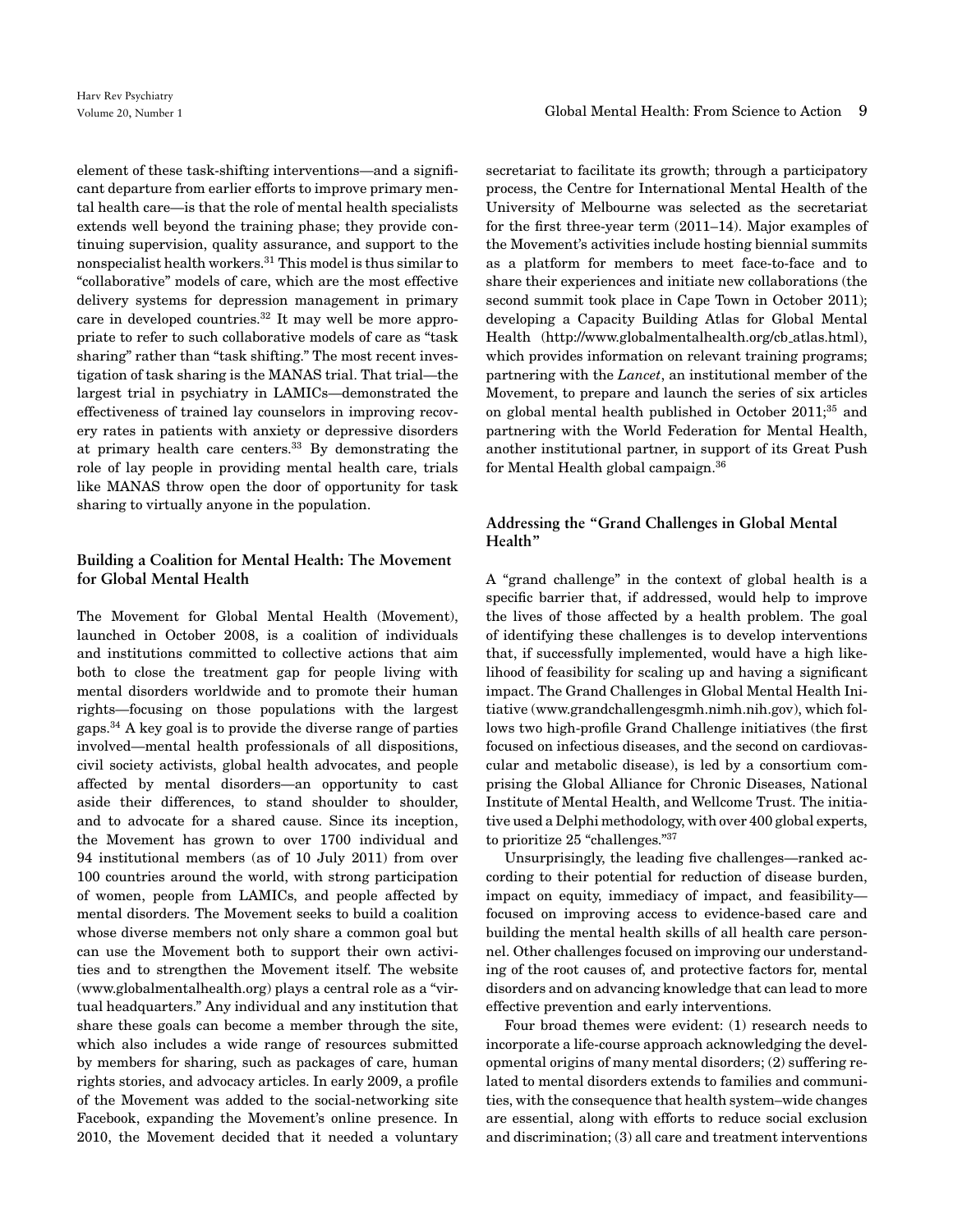must be grounded in evidence; and (4) mental health and environmental exposures, such as extreme poverty and war, are closely related.

As is evident from this initiative, both "discovery" and "delivery" research is needed to significantly reduce the burden of mental disorders worldwide.37 In the few months since the publication of the findings, two funders (Grand Challenges Canada and the Task Force for Neurosciences, Department of Biotechnology, [government of] India) have already announced calls for applications for research targeting these challenges.

### **THE FUTURE**

Global mental health is the discipline that seeks to address one of the most neglected global health issues of our time. It is also one of the most exciting and dynamic disciplines of global health, with a growing legion of advocates, donors, commitments, and initiatives. While we must celebrate this "coming of age," the field still has a long road ahead—one strewn with challenges. Three major barriers loom ahead and will need to be addressed head-on.

The first barrier is the pervasive stigma against those who are living with mental disorders—which affect virtually every domain of their lives. Included here is the low political will of countries to prioritize and act on the evidence base of global mental health. Although some countries, such as Brazil and India, have shown some capacity to set their own health agendas independent of foreign donors and are now putting greater resources behind mental health,<sup>18</sup> these allocations remain insufficient when compared to the scale of unmet needs. In countries whose health policies remain in the grips of international donors, the ability to prioritize mental health is hindered by the blinkered views of Northern donors, who generally harbor misguided views that mental health is not a priority for poor people or less-resourced countries. Activists from the Movement for Global Mental Health recently called for a special session of the UN General Assembly or for a summit on mental health<sup>38</sup>—which may prove to be a fruitful way of galvanizing the global community, from donors to governments, to act on the evidence that we already possess.

The second major barrier is the mental health community's relatively weak engagement with the agenda of global mental health. Psychiatry and other mental health professions have a key role to play in scaling up for several reasons: specialists need to provide the supervision needed for the successful implementation of task sharing; psychiatrists are often key decision makers for mental health policies and programs; and the leadership of psychiatrists is needed to encourage the broader profession to work in solidarity with other mental health stakeholders. A recent survey of leaders

in psychiatry in nearly 60 countries showed their support for three strategies for reducing the treatment gap: increasing the numbers of psychiatrists and other mental health professionals; increasing the involvement of a range of appropriately trained nonspecialist providers; and increasing the active involvement of people affected by mental disorders.39 In the new world of global mental health, where an increasing proportion of front-line mental health care is shared with nonspecialist health workers, unique demands will be placed on psychiatrists and other mental health practitioners. They will need to be proficient in skills for training and supervising nonspecialist health workers; be engaged in monitoring and evaluation for quality assurance of mental health care programs; acquire the management skills essential for leading teams of health workers; and serve as advocates for the human rights of people with mental disorders. Put simply, the models used in comparatively betterresourced settings—with their armies of mental health professionals (which, ironically, still never seem sufficient to meet local needs)—have no chance of addressing the huge treatment gaps in LAMICs.<sup>40</sup>

The final barrier relates to the imperfections in our current state of knowledge about the nature of mental disorders and the armamentarium of effective treatments. The bottom line is that, when compared to what we know about most other chronic and noncommunicable diseases, we are far from understanding either the etiology of the perplexing disorders that affect mental health and also far from possessing treatments that are equally effective. It is clear that we need more investment in research into the nature and treatment of mental disorders, as highlighted by the Grand Challenges, and that this research must be carried out in both high-income countries and in LAMICs. Populationbased studies should help us to characterize the phenotypes of mental disorders, as well as the variations in the distribution of disorders between and within diverse populations. The World Mental Health Surveys and the 10/66 Dementia Research Group program are two examples of such global, cross-national initiatives to study the prevalence and impact of mental disorders, along with health systems' responses to them. We need similar initiatives in areas not covered so far—notably, psychoses and child mental disorders. We also need to increase the pool of efficacious, safe, and acceptable treatments for mental disorders. Integrating strategies used in traditional systems of health care in non-Western cultures may be one option, as has been illustrated by mindfulness-based techniques (now adapted for use in cognitive and behavioral therapies). No systematic research initiatives have been undertaken, however, to map and evaluate the treatments, pharmacological or psychosocial, used by African, Asian, or native American cultures from time immemorial for managing mental disorders. Is the mental health equivalent of arteminisin awaiting discovery?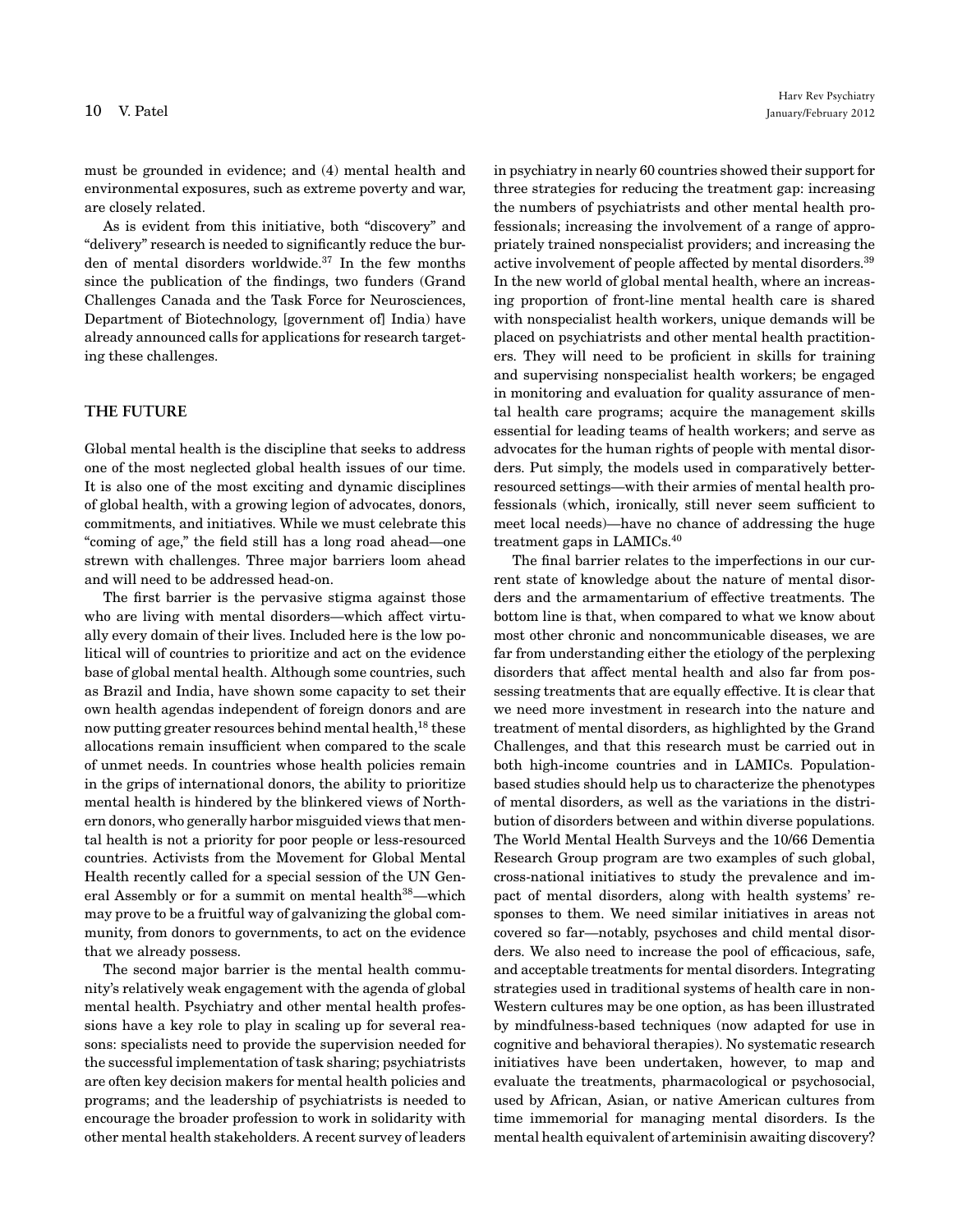Where the field of global mental health will be ten years from now is difficult to predict, but the portents are promising. The developments in recent years have renewed the passion and commitment of advocates—academics, practitioners, and those who live with mental disorders and their families—to promote the cause of global mental health and to ensure that it remains in the foreground of global health efforts.

*Declaration of interest:* The author reports no conflicts of interest. The author alone is responsible for the content and writing of the article.

### **REFERENCES**

- 1. Kraepelin E. Comparative psychiatry. In: Littlewood R, Dein S, eds. Cultural psychiatry and medical anthropology: an introduction and reader. London: Athlone, 2000: 38–42 [originally published 1904].
- 2. Kleinman A. Rethinking psychiatry: cultural category to personal experience. New York: Free, 1988.
- 3. Littlewood R. From categories to contexts: a decade of the "New Cross-Cultural Psychiatry." Br J Psychiatry 1990;156:308–27.
- 4. Patel V, Prince M. Global mental health: a new global health field comes of age. JAMA 2010;303:1976–7.
- 5. Desjarlais R, Eisenberg L, Good B, Kleinman A. World mental health: problems and priorities in low-income countries. Oxford: Oxford University Press, 1995.
- 6. Patel V, Lund C, Heatherill S, et al. Social determinants of mental disorders. In: Blas E, Sivasankara Kurup A, eds. Priority public health conditions: from learning to action on social determinants of health. Geneva: World Health Organization, 2009.
- 7. Lund C, Breen A, Flisher AJ, et al. Poverty and common mental disorders in low and middle income countries: a systematic review. Soc Sci Med 2010;71:517–28.
- 8. Lopez A, Mathers C, Ezzati M, Jamison D, Murray C. Global burden of disease and risk factors. Washington, DC: Oxford University Press and World Bank, 2006.
- 9. Prince M, Patel V, Saxena S, et al. No health without mental health. Lancet 2007;370:859–77.
- 10. Patel V, Araya R, Chatterjee S, et al. Treatment and prevention of mental disorders in low-income and middle-income countries. Lancet 2007;370:991–1005.
- 11. Patel V, Kleinman A, Saraceno B. Protecting the human rights of people with mental disorders: a call to action for global mental health. In: Dudley M, Silove D, Gale F, eds. Mental health and human rights. Oxford: Oxford University Press, 2011.
- 12. Drew N, Funk KM, Tang S, et al. Human rights violations of people with mental and psychosocial disabilities: a global emergency. Lancet (in press).
- 13. Kleinman A. Global mental health: a failure of humanity. Lancet 2009;22;374:603–4.
- 14. Kohn R, Saxena S, Levav I, Saraceno B. The treatment gap in mental health care. Bull World Health Organ 2004;82:858– 66.
- 15. Kebede D, Alem A, Shibre T, et al. Onset and clinical course of schizophrenia in Butajira-Ethiopia—a community-based study. Soc Psychiatry Psychiatr Epidemiol 2003;38:625–31.
- 16. Saxena S, Thornicroft G, Knapp M, Whiteford H. Resources for mental health: scarcity, inequity, and inefficiency. Lancet 2007;370:878–89.
- 17. Abegunde DO, Mathers CD, Adam T, Ortegon M, Strong K. The burden and costs of chronic diseases in low-income and middle-income countries. Lancet 2007;370:1929–38.
- 18. Jacob KS, Sharan P, Mirza I, et al. Mental health systems in countries: where are we now? Lancet 2007;370:1061–77.
- 19. Saraceno B, van Ommeren M, Batniji R, et al. Barriers to improvement of mental health services in low-income and middleincome countries. Lancet 2007;370:1164–74.
- 20. Lancet Global Mental Health Group. Scaling up services for mental disorders—a call for action. Lancet. 2007;370: 1241–52.
- 21. Barbui C, Dua T, van Ommeren M, et al. Challenges in developing evidence-based recommendations using the GRADE approach: the case of mental, neurological, and substance use disorders. PLoS Med 2010;7(8). pii: e1000322.
- 22. World Health Organization. mhGAP intervention guide for mental, neurological and substance use disorders in nonspecialized health settings: Mental Health Gap Action Programme (mhGAP). Geneva: WHO, 2010.
- 23. Tansella M, Thornicroft G. Implementation science: understanding the translation of evidence into practice. Br J Psychiatry 2009;195:283–5.
- 24. Tomlinson M, Rudan I, Saxena S, Swartz L, Tsai AC, Patel V. Setting priorities for global mental health research. Bull World Health Organ 2009;87:438–46.
- 25. Bolton P, Bass J, Betancourt T, et al. Interventions for depression symptoms among adolescent survivors of war and displacement in northern Uganda: a randomized controlled trial. JAMA 2007;298:519–27.
- 26. Bolton P, Bass J, Neugebauer R, et al. Group interpersonal psychotherapy for depression in rural Uganda. JAMA 2003;289:3117–24.
- 27. Rahman A, Malik A, Sikander S, Roberts C, Creed F. Cognitive behaviour therapy-based intervention by community health workers for mothers with depression and their infants in rural Pakistan: a cluster-randomised controlled trial. Lancet 2008;372:902–9.
- 28. Chatterjee S, Patel V, Chatterjee A, Weiss H. Evaluation of a community based rehabilitation model for chronic schizophrenia in a rural region of India. B J Psychiatry 2003;182:57–62.
- 29. Dias A, Dewey ME, D'Souza J, et al. The effectiveness of a home care program for supporting caregivers of persons with dementia in developing countries: a randomised controlled trial from Goa, India. PLoS ONE 2008;3:e2333.
- 30. Ran MS, Xiang MZ, Chan CL, et al. Effectiveness of psychoeducational intervention for rural Chinese families experiencing schizophrenia—a randomised controlled trial. Soc Psychiatry Psychiatr Epidemiol 2003;38:69–75.